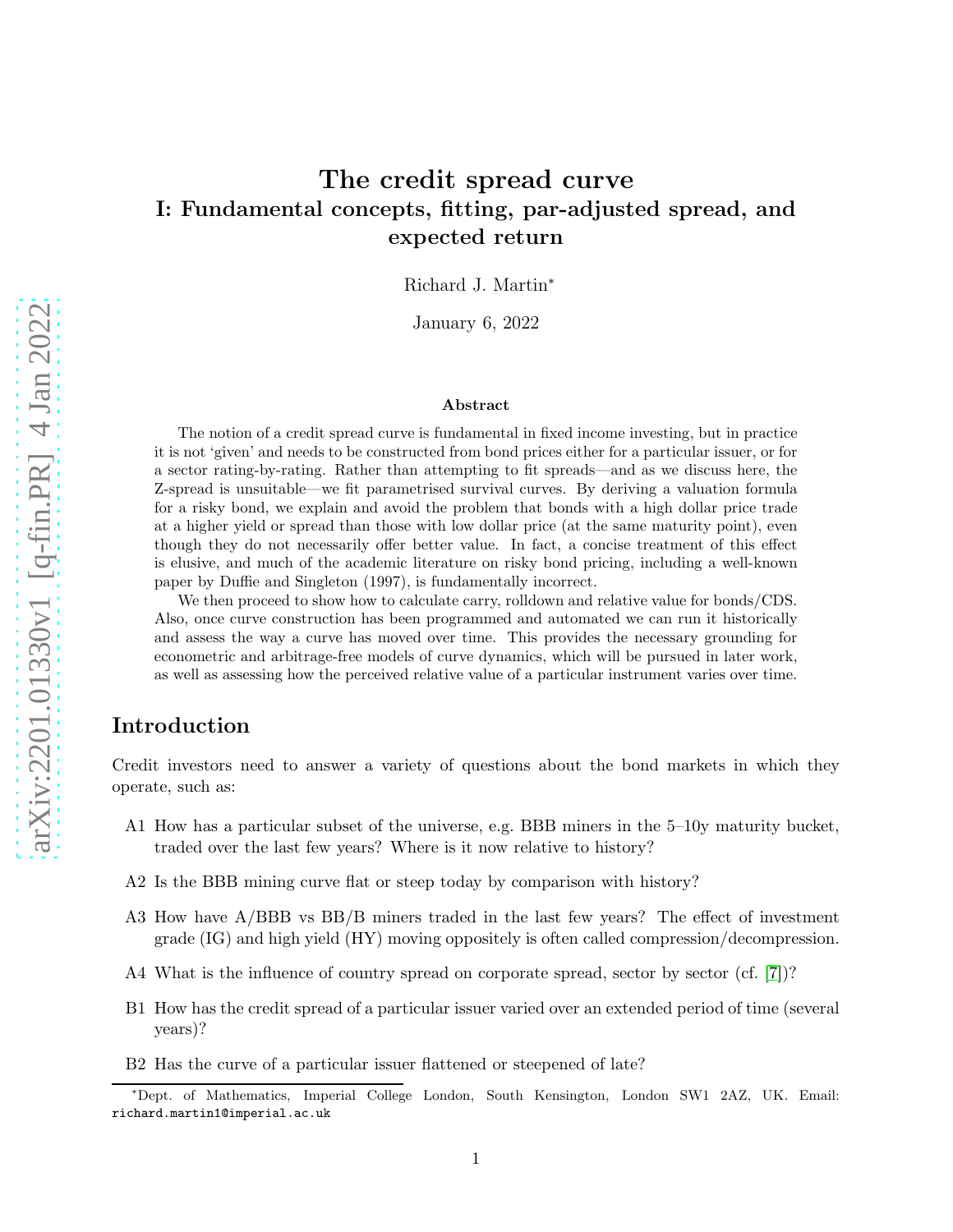C How do we determine carry, rolldown and relative value of a bond? These are essential ingredients in understanding how to evaluate expected return.

Questions marked 'A' are at broad sector-level and are essentially matters of data aggregation, fitting or parametrisation, taking into account rating or maturity. They might therefore seem rather trivial: why cannot we simply take a set of bonds with the desired characteristics—rating, maturity range, etc.—and then compute the average spread (weighting by issue size and duration would be common practice)? The problem with this is that over time bonds enter and exit the bucket, for various reasons: new bonds being issued; existing ones being redeemed or called; ratings changing; maturity steadily declining so that the bond moves into or out of the desired maturity range. This will create jumps in the average spread. Also if the desired bucket is too narrowly defined, e.g. 5–7y miners rated BB−, we might find no bonds at all. Finally, there is no law that states that bonds should trade monotonically with credit rating, and in practice we can easily find examples where a BBB name trades tighter than a BBB+ one (at the same maturity point), as the market spread is in a sense current, and the rating may be out of date, or perceived as such. All this indicates that we need to produce a parametrically-defined grid of curves that are of a sensible shape and vary monotonically with rating (i.e. do not cross). Then the estimated spread for a particular rating and tenor is a sort of weighted average of bonds of nearby rating and tenor.

By contrast 'B' refers to specific issuers. In CDS markets this question seems trivial because a CDS curve is fundamental to the asset class; but in practice liquidity is concentrated at the 5y point, so that at other maturities we only have indication levels used for marking traders' books, and is nonexistent beyond 10y. In fact, most issuers do not trade in CDS, and then one must refer to a particular bond: then, the difficulty is that the bond ages over time and so part of its spread variation results from reduction in maturity. In fact this calls for the same solution as above, but with the simplification that we only want one curve, not one for each rating. While some issuers come to market frequently, giving an almost continuous picture of the term structure, others may only have one or two bonds outstanding.

This leads neatly to 'C', which refers to the analysis of a particular bond. It may be helpful to define our terms:

- Carry is the profit and loss (PL) contingent on the yield of the bond remaining fixed. For a par bond this is synonymous with the coupon, but for a bond trading > 100 the bond price will decrease and for one trading < 100 it will increase as a result of the pull-to-par-effect. The carry arises from two sources: a pure interest-rate component and a credit spread component.
- Rolldown is the PL contingent on yield change that arises a result of maturity reduction, with the curve assumed to remain fixed. Usually curves are upward-sloping and so the yield reduces, and the rolldown is positive, but when the curve is inverted the effect will be negative. Carry and rolldown are often taken together, and represent the total PL arising from ageing of the bond while the curve remains fixed.
- Credit relative value (RV) expresses, in spread or price terms, the degree to which a bond offers good value relative to its peers. This is often referred to as 'rich/cheap to the curve' necessitating, of course, a curve.

At the risk of repetition: rolldown and RV require the construction of an issuer's curve. (For carry it is less obvious, but there is a subtlety that we will come to presently.) But this is in practice a mythical beast, and needs to be built from available bond data.

Despite the fundamental nature of this subject, the literature, which stretches back some thirty years, is disappointing. At one end of the spectrum are highly academic treatises such as [\[3\]](#page-18-1) which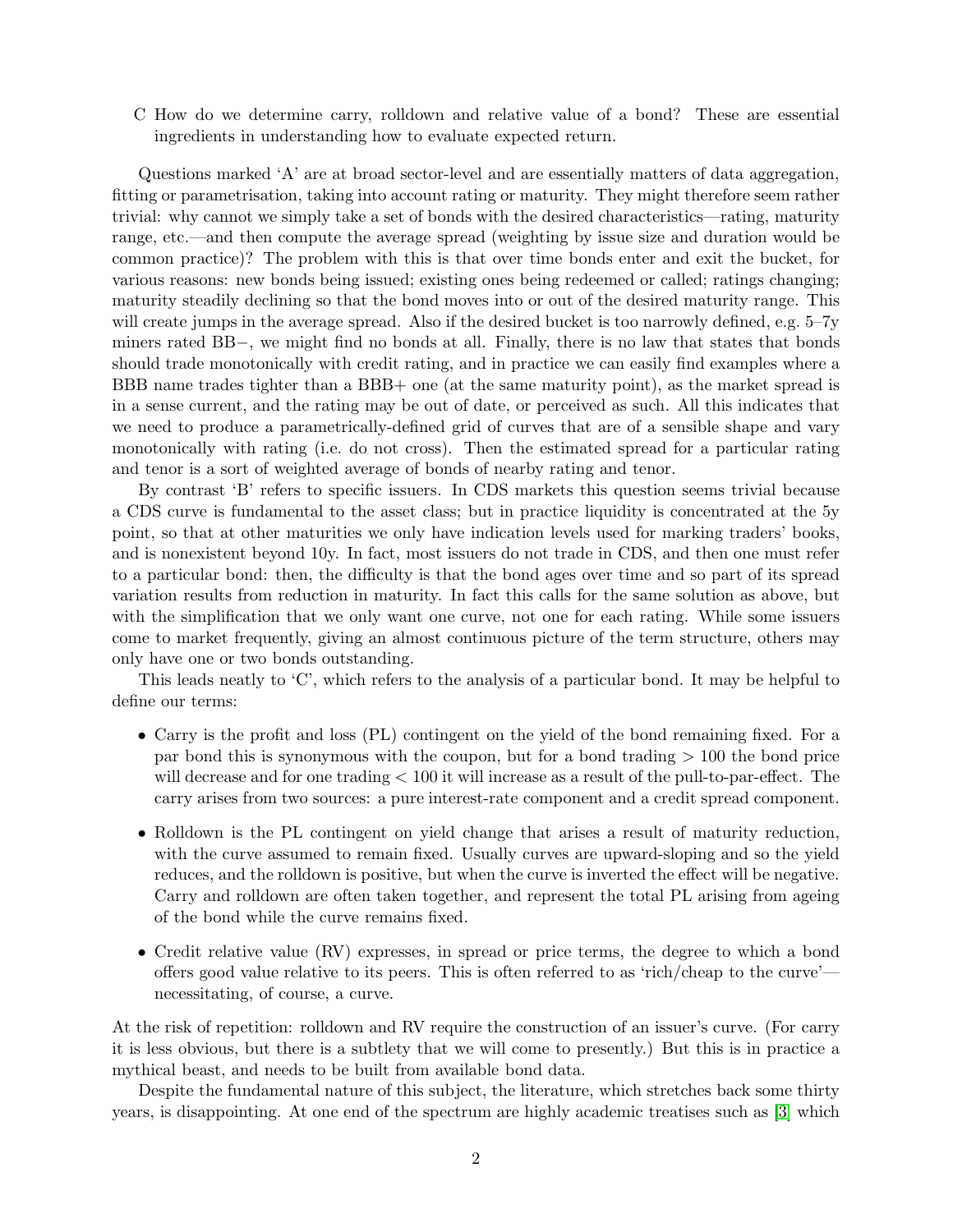develop the subject from the perspective of complete markets and martingale pricing. Despite its impression of intellectual depth, this paper is faulty in several respects. One objection is that credit markets lack the necessary completeness for the mathematical grounding to be valid, but worse than that is that the entire development follows from their incorrect eq.(1), pricing a contingent claim in terms of a 'default-adjusted discount rate'  $R = r + hL$ , with r the riskfree short rate, h the hazard rate and L the  $\text{LGD}^1$  $\text{LGD}^1$ . The incorrectness of this stems from the fact that the loss mechanism is wrong: the discount factor is the exponential-integral of  $-R_t$ , which depends nonlinearly on L. The financial interpretation of terms in  $L^2$  and higher (in the Taylor expansion around  $L = 0$ ) is that default may occur more than once in the given time interval, and that losses are in proportion to the market value of the asset just before default. But this bears no resemblance to reality: a bond can only default once, and the loss is a proportion of the par value, as that is the bankruptcy claim. This error is fundamental because the coupon stream and principal payment are different claims and require different discounting, and as we show later there is a tendency for premium bonds to trade at a higher yield than discount bonds<sup>[2](#page-2-1)</sup> of the same maturity—we call this the par/non-par problem from now on. The authors clearly do not recognise this, as they state at the beginning of their §4, "The inability to separately identify [the hazard rate and LGD] using defaultable bond yields . . . " which as we have said is at variance with market pricing. Indeed, typical of this kind of discussion (and there are plenty of other examples from academic institutions) is its lack of connection to real-world examples from the debt markets. Lando [\[5\]](#page-18-2) makes some more progress, to the extent of valuing, at least in theory, the coupon stream and the recoverable portion of the principal when default can occur at an unknown time, and goes on to discuss the simultaneous fitting of multiple rating curves, and also rating dynamics via a transition matrix. The par/non-par problem is not addressed, though, and there are theoretical and practical difficulties in fitting a transition matrix to bond spreads. Many different matrices can give almost identical term structure [\[6\]](#page-18-3), and resolution of this ambiguity requires spread volatility information; and the process is quite computationally intensive. We think a simpler and quicker idea is to write down directly a parametric form for the survival curve in each rating state: that way, it is clear how the parameters directly relate to the term structure and hence to the calibration data—which is not at all the case with rating transition models.

At the other end of the spectrum lies the 'applied' literature, some of which is little more than a plug for commercial software implementations, e.g. [\[2\]](#page-18-4) which does little to address the main issues. The 'middle ground' should be occupied by articles authored by quants with a solid technical grounding and good experience of working in the markets [\[1\]](#page-18-5); these are probably the best sources for the working quantitative analyst, but even so this paper achieves, in our view, more in less space.

Here in basic terms is what we regard as the correct approach:

• We should discount cash-flows using riskfree discount factors and survival probabilities. Methods such as Z-spread are unsuited to bonds trading away from par, but in practice the effect of recovery—which goes a long way to explain why high dollar price bonds trade at higher spread—has not been carefully dealt with. Also, no bond spread definition is compatible with CDS spread. Berd et al. [\[1\]](#page-18-5) come to the same conclusion in an imprecise and roundabout way. Van Deventer [\[2\]](#page-18-4) uses a maturity-smoothed version of the Z-spread, and declares that it has been successfully used since 1993: presumably he considers this to be some sort of recommendation, but instead it indicates a basic lack of understanding. In fact, Figures [1](#page-6-0)[,4](#page-10-0) illustrate why such an approach is poor: the term structure would end up with a large kink

<sup>&</sup>lt;sup>1</sup>Loss given default, here as expressed as one minus recovery,  $1 - \Re$ .

<span id="page-2-1"></span><span id="page-2-0"></span><sup>&</sup>lt;sup>2</sup>A bond is said to be discount if its dollar price is below par, premium if above.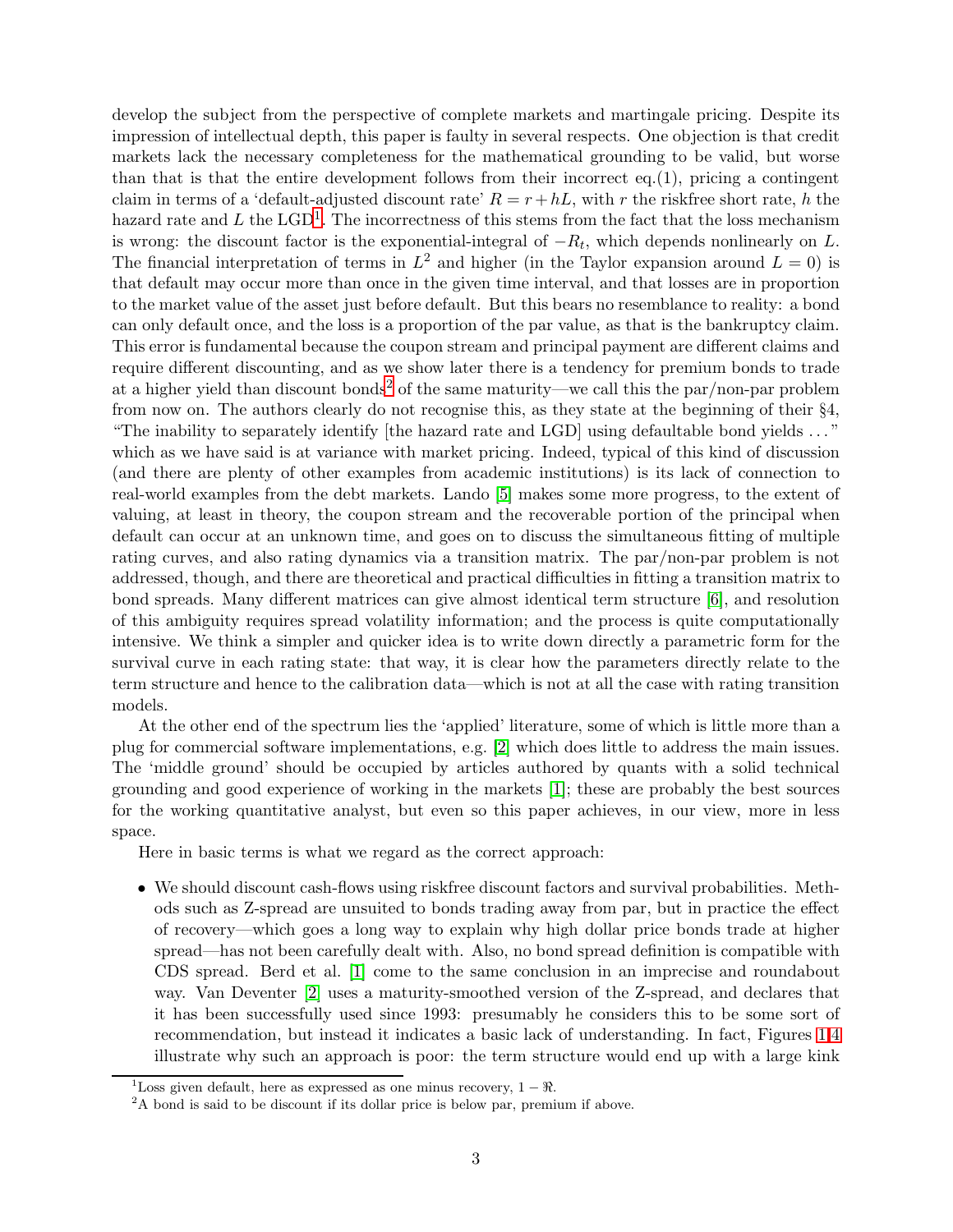at the 17y point, without economic justification as it is just a par/non-par effect.

- We do not need hazard rate models, and the existence of the survival function  $Q(T)$  does not need pseudo-academic grounding in arbitrage pricing theory (which is irrelevant to the problems at hand). Instead we simply declare that the PV of a risky dollar occurring time T from now is the product of a riskfree discount factor  $B(T)$  and the survival function, hence  $B(T)Q(T).$
- It is necessary to parametrise  $Q(T)$  using an appropriate monotone-decreasing function and we use eq.  $(9)$ . This is done when we have one issuer and many bonds/CDS. It is the first step in the so-called HJM approach [\[4,](#page-18-6) App.C]; the second is to write down the risk-neutral dynamics, which we consider in forthcoming work.
- When there are too few bonds to fit a curve for an issuer, or where we want to think about relative value, we index credit quality using ratings. We can then think about how a name trades relative to its rating curve, and can use either the public rating or our opinion of it, or conversely find its market-implied rating by seeing which curve prices it most closely. When fitting multiple rating curves we need to do them all at once, which necessitates a more general functional form for  $Q(T)$ , eq.[\(10\)](#page-11-1) et seq., and we must be prepared for data that are very 'noisy'.
- In principle one can PV a bond/CDS without any computational short-cuts by discounting the exact cash-flows using their exact dates. Our methods can be used this way. In practice, though, one loses little and gains a much simpler implementation by assuming the coupons to be continuously-paid<sup>[3](#page-3-0)</sup>. For CDS this is not a problem because the coupon is always 1% or 5% and paid quarterly. In bond markets one does occasionally see some hoary specimens with coupons  $> 10\%$ , and when the issuer is distressed this assumption starts to be questionable. However, in such cases the survival curve is likely to be highly idiosyncratic and determined by the precise timings of the firm's cashflows, so a generic model is of limited value.
- As intimated above we fit to prices (or CDS PVs). However, we want to plot the spread vs maturity and this necessitates what we are calling the par-adjusted spread, which removes the par/non-par effect.

# 1 Methods

The credit-riskiness of a bond is, for any performing credit, best encapsulated by a quantity known as the *spread* which, loosely, indicates how much yield it has by comparison with a riskfree bond of the same maturity. So this is what we are trying to model. (When a credit is distressed and unlikely to make its payments, its yield becomes so high as to be meaningless and then the dollar price of the bond is the most sensible metric. As we only interest ourselves in performing credit we ignore this from now on.) Here is our development: we write down the valuation formula for a bond in terms of survival probability and riskfree discounting; compare and contrast with Z-spread and carefully explain the 'par/non-par problem'; define par-adjusted spread; give examples of parametric fitting of the survival curve; move to fitting multiple curves; explain how to calculate carry and rolldown and relative value properly. But before progressing to the main course we need to munch through one particular nettle: what is the riskfree rate?

<span id="page-3-0"></span><sup>3</sup> van Deventer [\[2\]](#page-18-4) makes a fuss about using exact rather than scheduled payment dates, but a moment's thought shows that a day or two's discounting gives rise to a change in value that is negligible compared with the bid-offer of the bond.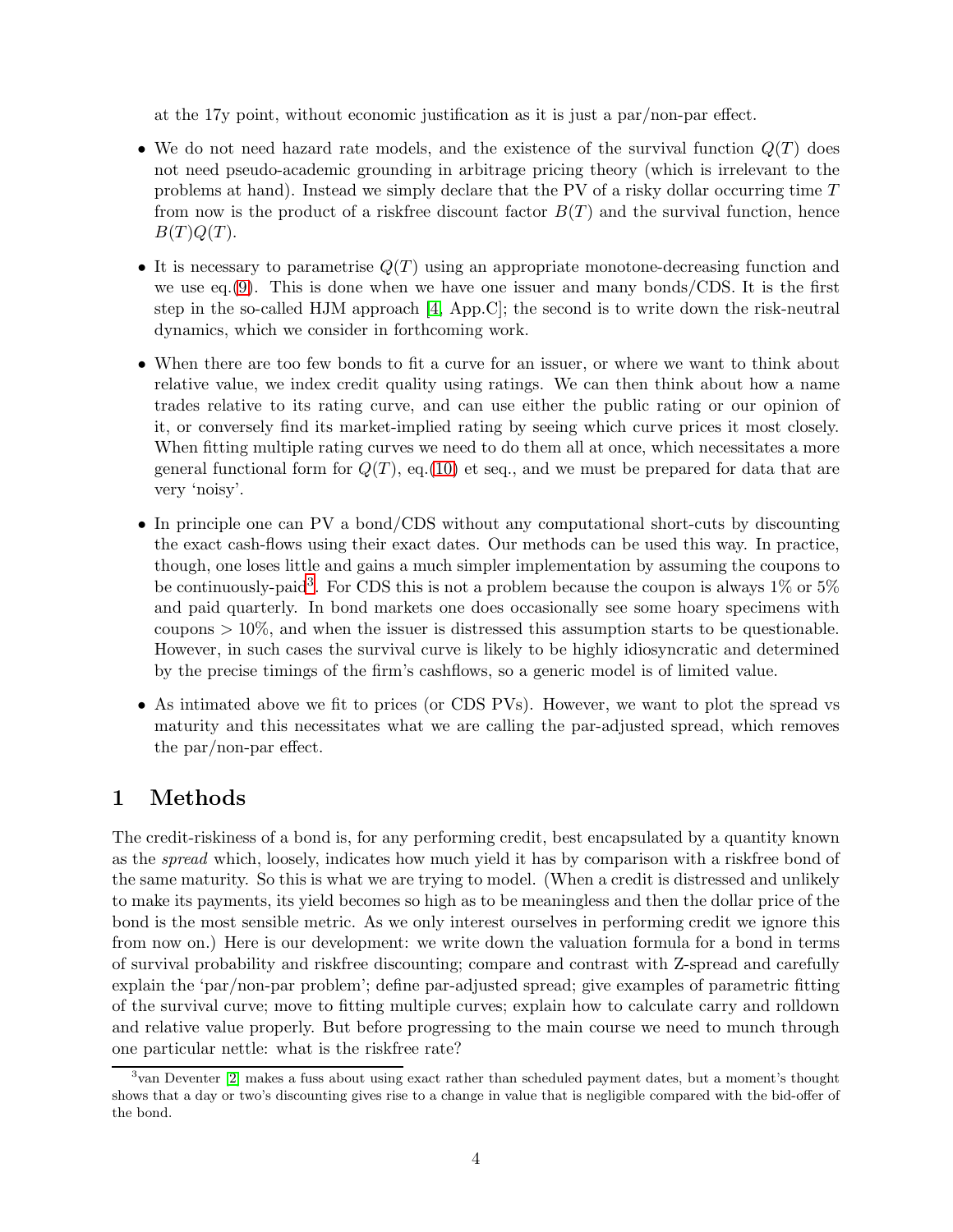## 1.1 Riskfree rate

A good part of the matter's complexity predates the whole LIBOR/OIS situation by decades and is rooted in whether the investor is 'real-money' or 'levered'.

The vast majority of bond investing is done by real-money accounts such as pension funds, insurance companies and sovereign wealth funds. For them, the relevance of a spread measure is simply to quantify the excess yield over a Treasury bond of the same maturity (we are USDfocused; in EUR we would use the German government yield). To hedge interest rate risk, they short Treasuries or the futures. In that case the appropriate riskfree rate is simply the Treasury yield, and indeed Duffie & Singleton say the same in [\[4,](#page-18-6)  $\S7.2$ ]. Aside from simplicity, this definition confers another advantage: spreads will necessarily be positive.

As soon as we move to levered investing the position becomes more complicated. The correct discounting rate is OIS and depends on the collaterisation of the borrower. However, even this is not fully correct, because the economics may be more complicated: a hedge fund will typically have a chunk of cash to invest and also a leverage facility, which it can use on demand. When operating without leverage the riskfree rate is the same as for real-money firms, but when the leverage facility is used, the funding rate and collateralisation come into play. To us it seems that the best way of assessing bond spread is to use Treasury as the riskfree rate, and then when a firm needs to borrow money the economics of the trade include the borrowing costs which have their own idiosyncrasies and dynamics.

That said, one can use the swap rates and derive spreads to the swap curve, as is often done, and end up with (usually) a slightly lower answer than the spread to Tsy. This is unlikely to cause practical difficulties, but there is one thing to watch: the spread for the highest-grade issuers may not be positive, as they may be a better credit risk than the banks. If, as here, spreads are required to be positive, then these issuers will always appear expensive.

#### 1.2 Valuation formulae

We write  $B(T)$  for the riskfree discounting curve and  $Q(T)$  for the survival curve. The PV of a survival-contingent payment occurring at some future date T is  $B(T)Q(T)$ . This allows the coupon stream to be valued as a sum

$$
\sum_j c_j B(T_j) Q(T_j).
$$

If, as previously mentioned, we approximate this as a continuous payment stream, then it is  $c\Pi(T)$ where  $\Pi$  is known as the RPV01 (risky PV01), where

$$
\Pi(T) = \int_0^T B(t)Q(t) dt.
$$

The principal repayment is simply  $B(T)Q(T)$ —but only if there is no possibly of recovery. In reality if default occurs we can present a claim for the principal amount and expect some proportion  $\Re$ (the recovery rate) to be honoured<sup>[4](#page-4-0)</sup>.

To value this extra amount, we divide the time frame  $[0, T]$  into slices and note that the probability of default in precisely the interval  $[t, t + dt]$  is  $-dQ(t)$ . Multiplying by  $B(t)$  and integrating gives  $\Re \Xi$ , where

$$
\Xi(T) = -\int_0^T B(t) \, dQ(t).
$$

<span id="page-4-0"></span><sup>4</sup>Some of the older literature e.g. [\[3\]](#page-18-1) discusses recovery of market value, recovery of Treasury, or recovery of face/par value. We will not be sidetracked by this issue, as only the last of these is a good representation of what really happens.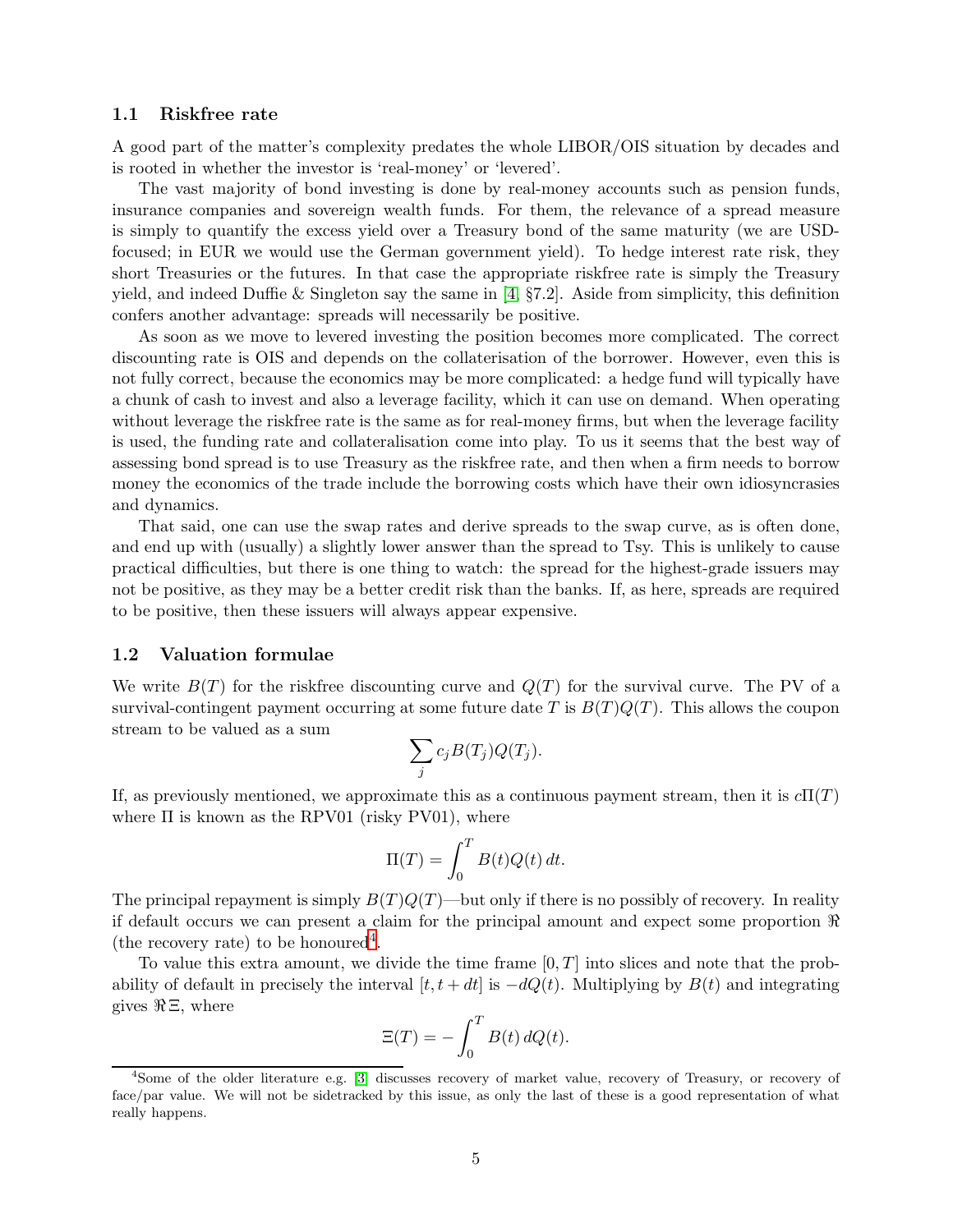Both  $\Pi$ ,  $\Xi$  are bilinear forms in<sup>[5](#page-5-0)</sup> B&Q. Adding the parts gives the model price of the bond:

<span id="page-5-1"></span>
$$
\widehat{P}/100 = c \Pi(T) + B(T)Q(T) + \Re \Xi(T). \tag{1}
$$

This formula, and the reasoning behind it, emphasises an important distinction between the principal and the coupon stream: the former is partly recoverable, the latter not. Hence the coupon stream is a riskier claim on the firm than the principal repayment, and this is the root of the par/non-par problem. Incidentally we said when discussing [\[3\]](#page-18-1) that it makes no sense for the valuation formula to be nonlinear in the LGD: clearly, [\(1\)](#page-5-1) is linear in ℜ.

## 1.3 The problem with Z-spread

Compare [\(1\)](#page-5-1) with the simple-minded price-yield relationship for a vanilla bond, which does not recognise the concept of recovery:

<span id="page-5-4"></span>
$$
P/100 = c \frac{1 - (1 + y/m)^{-mT}}{y} + (1 + y/m)^{-mT},
$$
\n(2)

with  $m$  the compounding frequency. This comes from the more general equation for the internal rate of return (IRR) of a set of cashflows,

<span id="page-5-2"></span>
$$
P/100 = \sum_{j} C_j (1 + y/m)^{-mT_j},\tag{3}
$$

in the specific case where the coupon amounts are  $c/m$ , plus the principal at time T, and summing over the coupons as a geometric progression. (This is exact for  $mT$  an integer, and we use it regardless.) The Z-spread  $s_Z$  is obtained from [\(3\)](#page-5-2) by replacing y with the sum of two parts, the riskfree zero rate<sup>[6](#page-5-3)</sup> and a constant  $s_Z$ , whose value is uniquely inferred from P.

The similarity between  $(1)$  and  $(2)$  is that  $(2)$  is a special case of  $(1)$  when  $B, Q$  are both exponential functions. The difference is that [\(2\)](#page-5-4) treats the coupons and principal as essentially the same, but the market clearly does not, as we now explain.

If two bonds of the same maturity but different coupon trade at the same yield, then this means that the discounting mechanism is the same for the principal as for the coupon, i.e. just using a risky discount factor, and so the market is pricing zero recovery. Conversely if we consider that recovery will be zero then the two bonds should trade at the same yield: the downside of buying each is the same, and so the upside, as measured by the yield, should be too. We can formalise this by saying that if the high-coupon bond trades at a higher yield then we should buy it and short an equal cash value of low-coupon bond. This will guarantee a profit, if either the issuer survives or else defaults with zero recovery; but if the recovery is intermediate there can be a serious loss, e.g. if the bonds are trading at 130 and 85 when the trade is put on, and a little while later default occurs with recovery 90%, then both legs of the trade lose money.

But in general the market does not price bonds this way, and so the high-coupon bond trades at a higher yield. See for example Figure [1,](#page-6-0) illustrating a common effect. For more precise analysis we need to find bonds of widely different coupon but almost identical maturity, but that situation is uncommon. As bonds are nearly always issued at par, it only happens when the bonds were issued a long time apart, with maturity dates that happen by chance to (almost) coincide, and when yields have moved a long way in the interim.

<sup>&</sup>lt;sup>5</sup>Paying homage to a well-known British DIY chain.

<span id="page-5-3"></span><span id="page-5-0"></span><sup>&</sup>lt;sup>6</sup>The value  $z = z(T)$  such that  $B(T) = (1 + z/m)^{-mT}$ .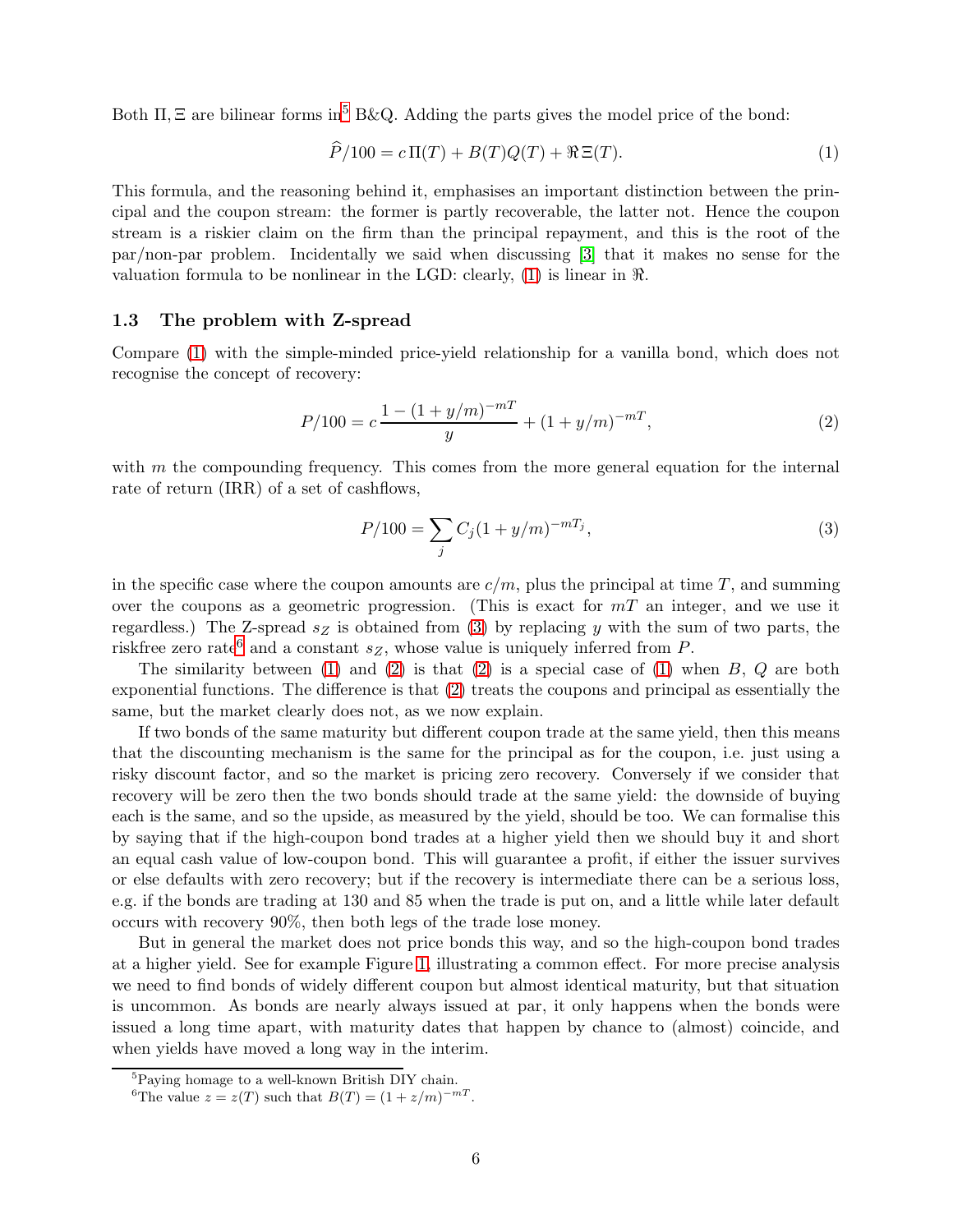

<span id="page-6-0"></span>Figure 1: (i) COLOM bonds on 08-Apr-16: yield vs tenor. Red, yellow, black, green respectively denote bonds trading above 120, around 110, around 100, and around 90 dollar price. (ii) Comparison of 8.125% '24 vs 4% '24 over time shows a consistent yield (spread) difference.

A good example is Colombia, which in 2004 issued 8.125% bonds due 21-May-24, and in 2014 issued 4% bonds due 26-Feb-24. The yield difference in Figure [1\(](#page-6-0)ii) is reasonably static over time, and cannot simply be ascribed to liquidity<sup>[7](#page-6-1)</sup>. We now value these bonds as of 08-Apr-16 using a flat hazard rate  $Q(T) = e^{-\lambda T}$ , with different assumptions about recovery. In each case the hazard rate  $\lambda$  is adjusted so as to make the average pricing error  $\Delta P = \hat{P} - P$  zero. Table [2](#page-7-0) shows the results. For  $\Re = 0$  the model price is too low for the 4% bond and too high for the 8.125% bond, as expected. As  $\Re$  is raised the error reduces until at  $\Re = 53.5\%$  both match, and this is the implied recovery. If we think that Colombia recovery should be lower than this figure, then we buy the 8.125% and enjoy the higher yield while it lasts; if higher, then we should buy the 4%. In the limit of  $\mathcal{R} \to 100\%$ , which seems silly but could in principle happen in a 'technical' default, the 4%

<span id="page-6-1"></span><sup>&</sup>lt;sup>7</sup>It is a convenient fact that the author traded both of them over the period shown.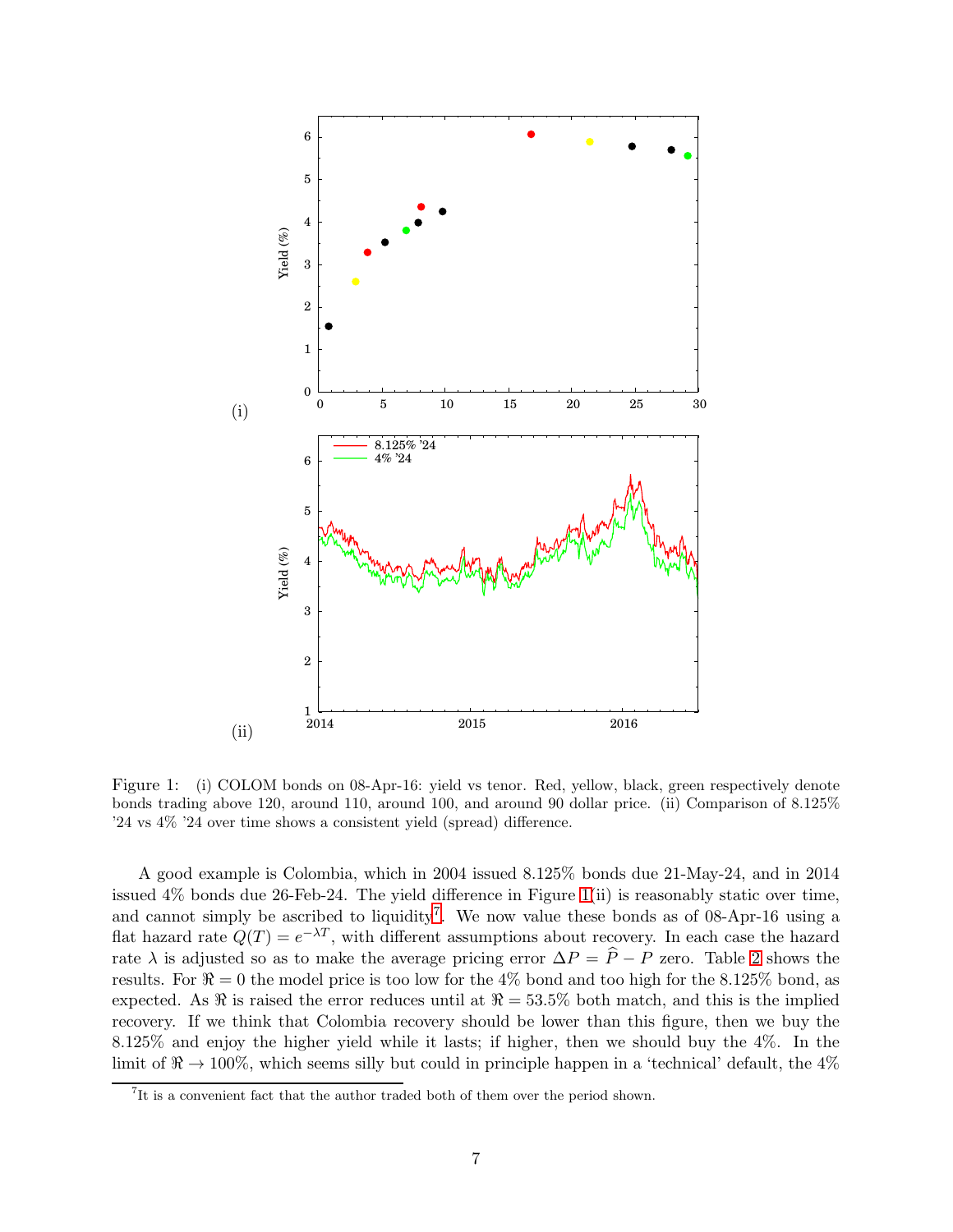| $\mathrm{Coupon}(\%)$ | 4       | 8.125     |        |
|-----------------------|---------|-----------|--------|
| Tenor(y)              | 7.88    | 8.11      |        |
| Price                 | 101.10  | 125.50    |        |
| Yield $(\%)$          | 3.98    | 4.36      |        |
| R                     | ΛP      | ΛP        | λ      |
| $0\%$                 | $-1.45$ | $+1.45$   | 0.0277 |
| 20%                   | $-1.10$ | $+1.10$   | 0.0341 |
| 40%                   | $-0.56$ | $+0.56$   | 0.0442 |
| 53.5%                 | 0.00    | 0.00      | 0.0551 |
| 60%                   | $+0.36$ | $-0.36\,$ | 0.0626 |
| 80%                   | $+2.22$ | $-2.22$   | 0.1065 |

<span id="page-7-0"></span>Figure 2: Two COLOM '24 bonds as of 08-Apr-16, valued with different recovery assumptions.  $\Delta P$  is the model price minus the market price (hence, positive means bond appears cheap).

become risk-free, so these are obviously the ones to buy.

When building curves we should not, therefore, simply use yield or yield-related spread measures such as Z- or I-spread. Although it is too fiddly to attempt to infer the market-implied recovery when we have many bonds of different maturity and dollar price, we should make a better attempt than simply assuming the recovery to be zero. Otherwise, high dollar price bonds always look cheap, when in fact much of the cheapness is illusory. In the case of the two COLOM '24 bonds, if we make the routine assumption of 40% recovery, we will have the 8.125% modelled about a point cheap to the 4% bonds—still a gap, but only a little wider than the bid-offer spread (which would typically be around 0.5–0.75 pts), and so the transaction cost of switching from the 4% to the 8.125% would scarcely be worth the bother, particularly when we remember that high dollar price bonds tend to be more difficult to trade. But if we assume  $\Re = 0$  then there appear to be almost 3 pts of value in switching.

## 1.4 Comment on other spread measures

We have already discussed Z-spread. Other measures are available but all have their own problems; we briefly discuss them now. One way in which spread definitions differ is in their assumptions about the RPV01.

The *benchmark spread* or spread to Treasury (SoT) is the most rudimentary of the yield-based measures, and is almost uinversal in USD markets. It is simply the yield difference between the bond in question and the benchmark Tsy bond which is *not* maturity-matched. Thus bonds of maturity 7–15y are all quoted off the 10y Tsy. This is helpful for pricing on the day of the trade but it is a useless construct for analytical work. As a bond's maturity moves down to around 7y, it jumps to being quoted off the 5y Tsy, which typically has lower yield than the 10y, and so the SoT suddenly jumps up even if the bond price has not moved!

The *asset-swap spread* of a fixed-rate bond can be thought of in a couple of equivalent ways. One is that I can hand over the coupons and an upfront amount  $1 - P/100$  (if this is negative, I receive money) to a swap counterparty in return for LIBOR plus a spread  $s_A$ , which is the assetswap spread. Consequently, with R denoting the par swap rate, and  $\Pi_B^{\circ}$ ,  $\Pi_F^{\circ}$  the fixed and floating swap PV01s:

$$
s_A = \frac{1 - \frac{P}{100} + (c - R)\Pi_B^{\circ}}{\Pi_F^{\circ}}.
$$
\n(4)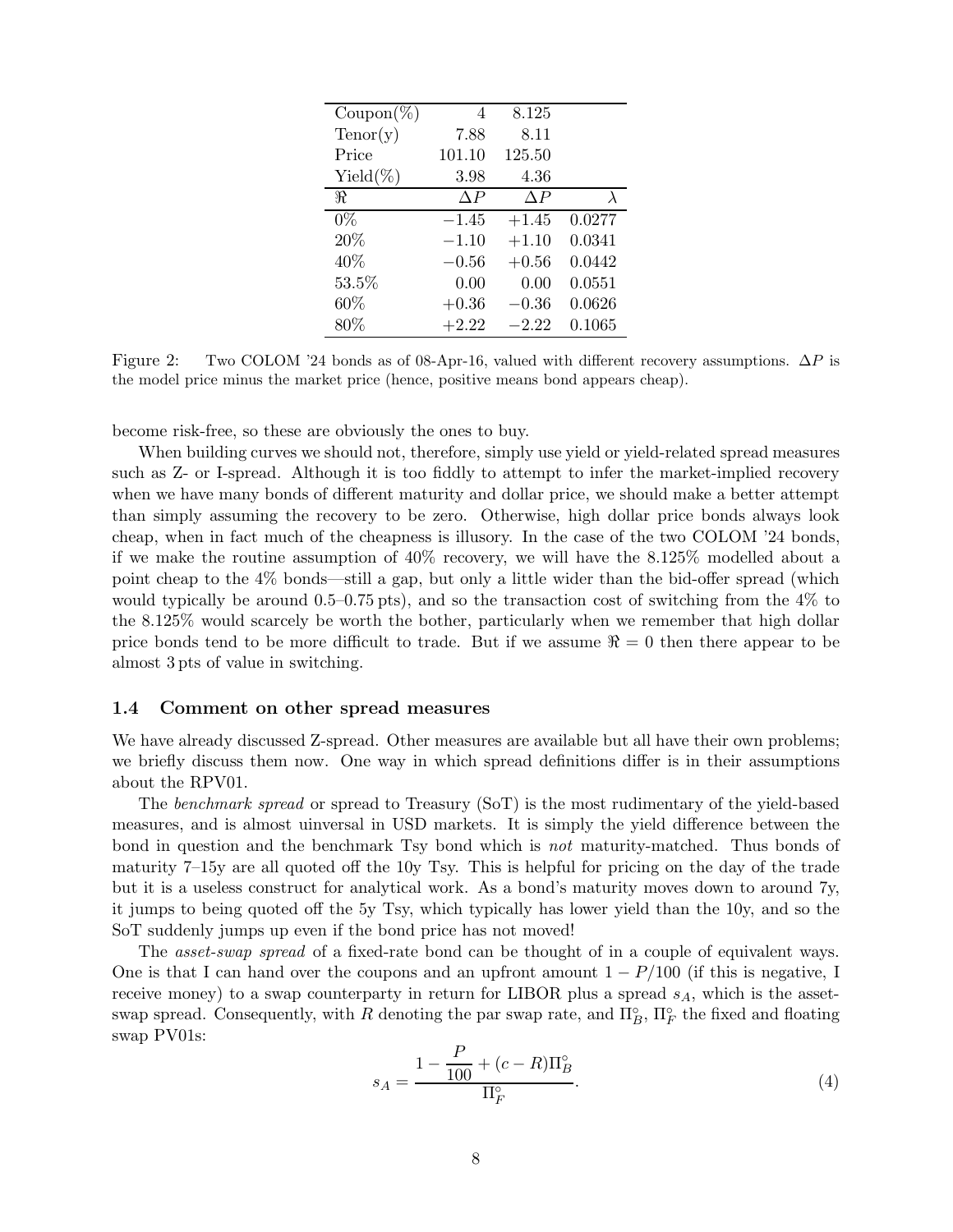

Figure 3: Asset-swap spread, Z-spread and CDS spread (schematically) vs bond price. All are zero when the bond price is  $P_{RF}$ , the value of a bond with the same payment schedule but no credit risk. Note the different asymptotes as  $P \to 0$ .

This is linear in the bond price, because the numerator of the above equation is the riskiness of the bond in price terms—it increases if P is lower or c is higher, and is zero if the bond trades flat to LIBOR—but the denominator is the swap PV01, which has nothing to do with the bond's credit quality.

Finally the par CDS spread is the value of the running spread that makes a CDS contract value to par. It is similar to the Z-spread in the sense that if the CDS trades off the same survival curve as the bond (i.e. there is no basis between the two markets) then, as the survival probability declines, and with it the bond price, the par spread increases and is a convex function of the bond price. The difference is that the CDS spread hits  $\infty$  when the bond price hits recovery; so typically it exceeds the Z-spread.

#### 1.5 Par-adjusted spread

One might suppose, given that valuation of bonds can be done without reference to any kind of spread measure (one needs only  $B, Q$  and a recovery assumption), that we can scrap the whole idea of spread altogether. That causes a problem, however. It is more natural to think in spread terms, and it is fundamental that we graph spread vs maturity (or duration). We have said that the Z- and I-spreads are not right, but then what is the correct idea? We pursue this now.

From [\(1\)](#page-5-1) we have, using the par CDS spread  $s(T) = (1 - \Re) \Xi(T) / \Pi(T)$ :

$$
\widehat{P}/100 - 1 = \left[c - \underbrace{\left(\frac{1 - B(T)Q(T) - \Xi(T)}{\Pi(T)}\right)}_{\widehat{r}(T)} - s(T)\right]\Pi(T). \tag{5}
$$

The LHS is the deviation from par of the (model) bond price. On the RHS the term in square brackets is understood as follows: the coupon minus a sort of riskfree rate, to be explained presently, minus the par CDS spread. This is intuitively reasonable because if the bond is trading at par then its asset-swap spread (coupon minus swap rate) should equal the par CDS spread, to avoid arbitrage. We now explain the second term, which we will write as  $\hat{r}(T)$ , in more detail: its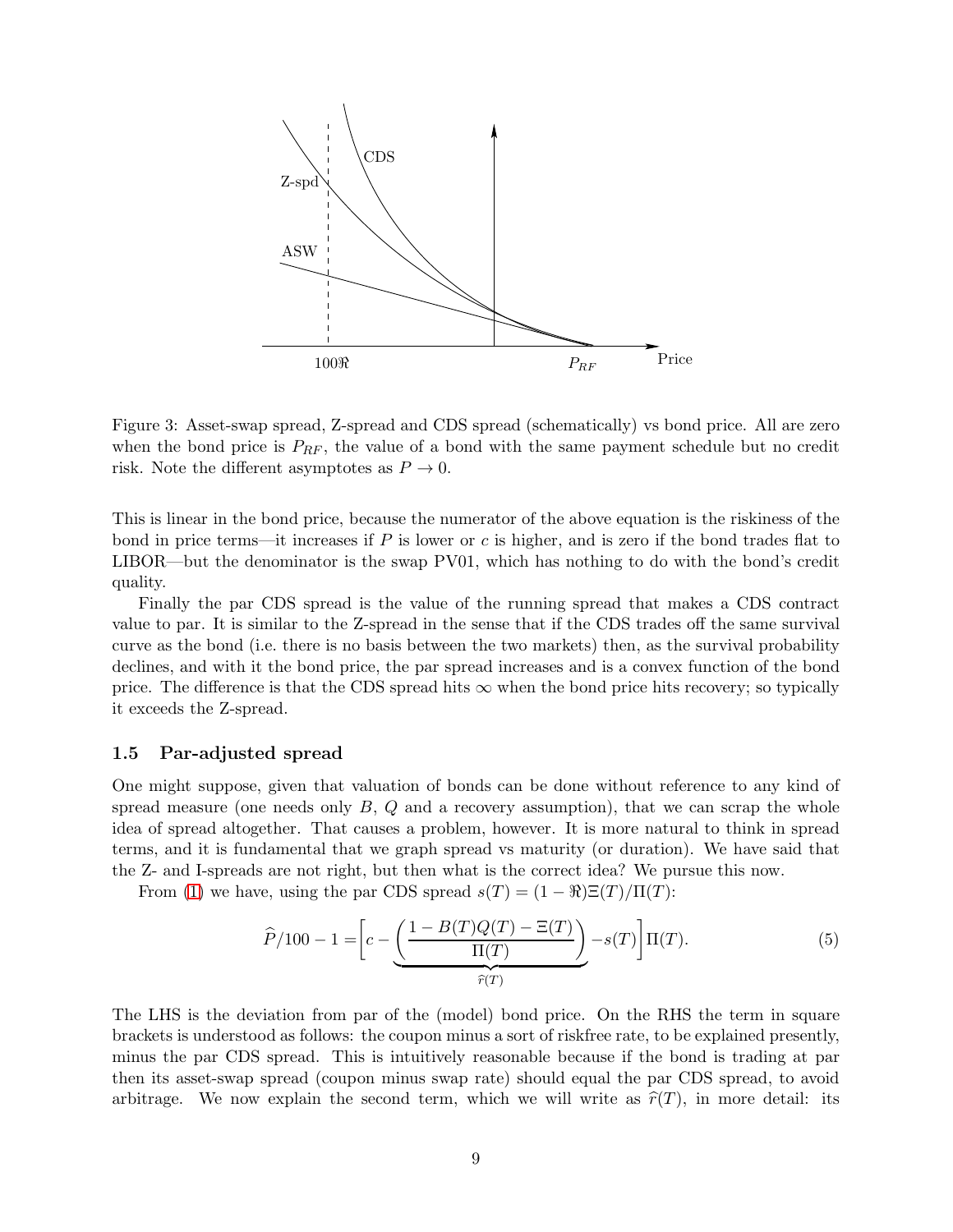numerator is, using integration by parts,

$$
1 - B(T)Q(T) + \int_0^T B(t) dQ(t) = - \int_0^T Q(t) dB(t),
$$

which can be neatly recast as the *parity equation*

<span id="page-9-4"></span>
$$
B(T)Q(T) + \Xi(T) + \hat{r}(T)\Pi(T) = 1;
$$
\n(6)

and recalling the definition of the riskfree instantaneous forward rate  $f(t) = -B'(t)/B(t)$ , we find

$$
\widehat{r}(T) = \frac{\int_0^T f(t)B(t)Q(t) dt}{\int_0^T B(t)Q(t) dt},
$$

the average of instantaneous riskfree forward rates weighted by the risky discount factor. In the case of a 'flat riskfree curve', f is constant, and as Q then divides out,  $\hat{r}$  is just equal to f. When  $Q \equiv 1$ ,  $\hat{r}$  is just the riskfree par rate. Now using the actual bond price P we can write

<span id="page-9-2"></span>
$$
P/100 - 1 = (c - \hat{r}(T) - \bar{s})\Pi(T),
$$
\n(7)

which defines  $\overline{s}$ , and we call it the *par-adjusted spread* of the bond. Note that  $\overline{s} - s(T)$  is the basis in spread terms between cash and CDS[8](#page-9-0) .

The par-adjusted spread of a CDS is just the par spread. If the CDS is quoted upfront  $u$  plus a fixed running spread of c, then the par-adjusted spread is

$$
\overline{s} = c + u/\Pi,
$$

which is the coupon plus the upfront converted into a running spread. If instead the CDS is quoted as a spread  $\tilde{s}$  then it is only approximate to say that s equals  $\tilde{s}$ , though if the CDS happens to be trading at par then this is exact. The correct argument<sup>[9](#page-9-1)</sup> is to convert the CDS into an upfront  $u = (\tilde{s} - c)\Pi$ , where  $\Pi$  is the ISDA RPV01 calculated using a flat hazard curve derived from the traded spread (by  $\lambda = \tilde{s}/(1 - \Re)$ ). Then the previous formula is used. Incidentally the Bloomberg CDSW screen calculates a so-called price  $P_{\text{cds}}$  as  $P_{\text{cds}}/100 - 1 = (c - \tilde{s})\Pi$ . This quantity is, in our notation, just  $-u$ . Then, analogously with [\(7\)](#page-9-2), we have

$$
P_{\text{cds}}/100 - 1 = (c - \overline{s})\Pi(T).
$$

the main difference being the absence of the  $\hat{r}$  term, which refers to the funding of the bond, but is not needed for a synthetic position. A different way of expressing this is the conversion of the traded spread  $\tilde{s}$  into the par spread:

$$
(\overline{s} - c)\Pi = (\widetilde{s} - c)\widetilde{\Pi}.
$$

We are now in a position to write down the expression for the deviation in price terms between the (par-adjusted) spread of a bond  $\overline{s}$  or CDS and a curve giving  $s(T), \Pi(T)$ :

<span id="page-9-5"></span>
$$
\Delta P/100 = (\overline{s} - s(T))\Pi(T) = (1 - P/100 + c - \hat{r}(T) - s(T))\Pi(T)
$$
\n(8)

with  $\hat{r}$  omitted for a CDS. In fitting to price data, we can simply choose to minimise the total squared deviation  $\sum_j (\Delta P_j)^2$ . In practice we will typically want to weight the errors by issue size<sup>[10](#page-9-3)</sup>.

<sup>&</sup>lt;sup>8</sup>The so-called negative basis trade is where the cash bond trades cheap to CDS: in our notation,  $\overline{s} - s > 0$  then.

<span id="page-9-0"></span><sup>9</sup>This convention, Standard American or SNAC, has been in force since the spring of 2009, and is universal.

<span id="page-9-3"></span><span id="page-9-1"></span> $10$ Technically, the amount outstanding in million USD. We assume this to be \$1Bn for liquid CDS.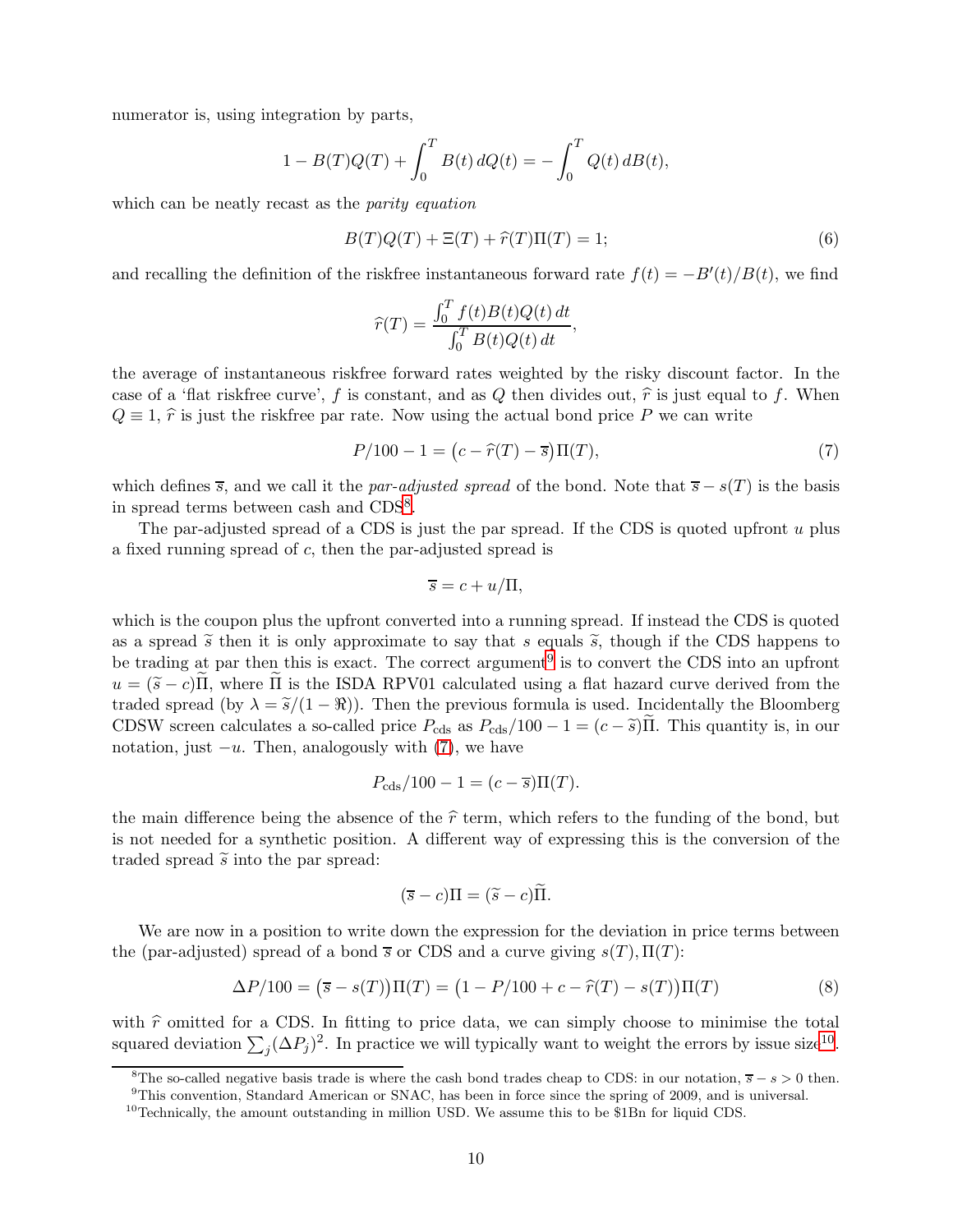Further, an improvement over simple least squares to use a penalty that increases less rapidly than quadratically for large deviations, e.g.  $\sqrt{1 + (\Delta P)^2} - 1$ . A fuller discussion of the general principle is in [\[9,](#page-18-7) §15.7].

Returning to the two COLOM bonds, when  $\Re = 53.5\%$  we price both exactly, using the same hazard rate, and the par-adjusted spreads are both 260 bp. For these assumptions neither bond is 'better' than the other, as their maturities are virtually identical and they have the same paradjusted spread. But if we use  $\Re = 0$  we need different hazard rates to price the bonds: for the 4%, we have  $\lambda = 0.0256$  and  $\overline{s} = 258$  bp, and for the 8.125%, we have  $\lambda = 0.0296$  and  $\overline{s} = 298$  bp. The difference in par-adjusted spread (40 bp) is similar to the yield difference. In conclusion, the par-adjusted spread measure takes recovery and deviation from par into account.



<span id="page-10-0"></span>Figure 4: COLOM bonds on 08-Apr-16: par-adjusted spread and fitted curve. Parameters: (i)  $\Re = 0$ ,  $a = 0.0099, b = 0.0621, c = 0.2$ ; (ii)  $\Re = 50\%, a = 0.0168, b = 0.2727, c = 0.05$ .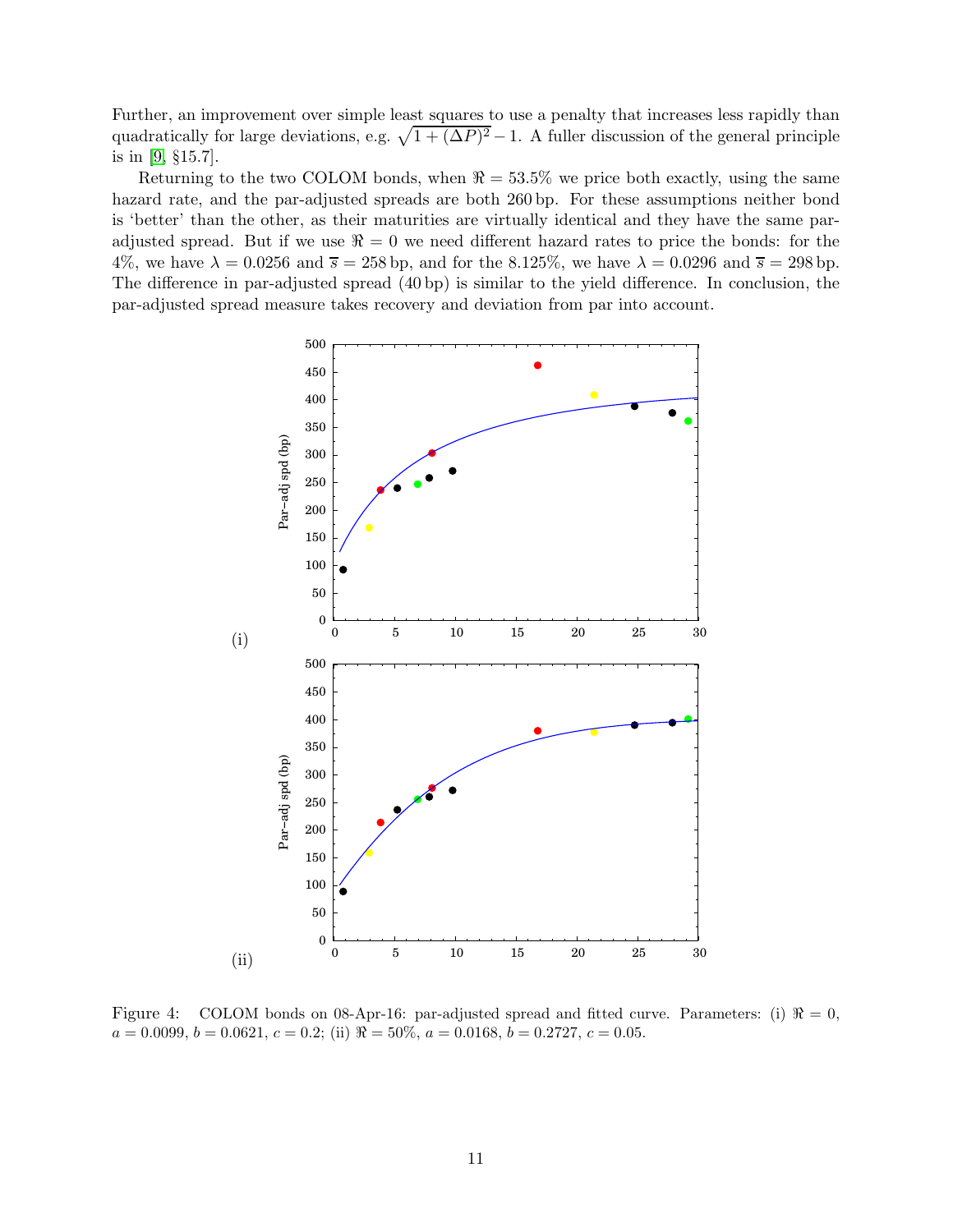#### 1.6 Hazard curve model: Single-name case

In general a constant forward hazard rate will not be sufficient to capture the term structure accurately, so we need to fit a curve. We first deal with the case where we have one name, and enough bonds to make it sensible to fit a curve. If this is not so then we need to fit multiple names and maturities in the sector and, in effect, interpolate based on internal or external credit rating. This is covered by the next subsection. After that we can always adjust one parameter so as to exactly fit the model curve to a given bond.

A model that seems to offer the right amount of flexibility, while giving a sensible shape for maturity  $T \to \infty$ , is

<span id="page-11-0"></span>
$$
Q(T) = (1 + cT)^{(b-a)/c} e^{-bT}, \qquad -\frac{d}{dT} \ln Q(T) = \frac{a + b cT}{1 + cT}
$$
(9)

(the second expression being the forward hazard rate). It is necessary and sufficient for all three parameters to be positive, and they have a convenient interpretation:  $a, b$  are respectively the forward hazard rates for  $T \to 0$ ,  $T \to \infty$ , and c influences the shape of the curve between these limits. Typically  $a < b$ , resulting in an upward-sloping spread curve, but for dubious credits we will have the opposite. We suggest restricting the range of the time-scaling coefficient c to  $[0.05, 0.2]$ (where  $T$  is understood to be in years); in fact, little is lost by fixing  $c$ , thereby reducing the number of free parameters to two. The same idea is often used when calibrating the Nelson-Siegel model [\[8\]](#page-18-8), which has one more degree of freedom than [\(9\)](#page-11-0).

A criticism of the above is that it cannot fit a humped forward hazard curve, as it has too few parameters. But parsimony confers two advantages: robustness and explainability. The need for robustness is amply demonstrated later on. The curve's shape is determined by two influences: the perceived credit quality of the issuer over different time horizons, and supply and demand in the market. It is unlikely that either can give rise to highly nuanced curves with subtle shapes (except as we have said for distressed credits): for one thing, there is simply too much uncertainty in the future profitability and leverage of the issuer. Our view is that in general anything more complex than a simple upward- or downward- sloping curve is likely to be overfitting. The results in [\[2\]](#page-18-4) show kinks for which no economic explanation is offered.

Figure [4](#page-10-0) shows the results for the entire set of COLOM bonds, using (i)  $\Re = 0$  and (ii)  $\Re = 50\%$ . Note how the 10.375% '33 (145 dollar price, seen on the graph at  $T \approx 17$ y), lies a long way off the curve when  $\Re = 0$ , for the same reason that it does in Figure [1\(](#page-6-0)i), but not when  $\Re = 50\%$ . Indeed, the fit is generally better in (ii), probably because the latter is a more realistic recovery assumption, and hence a better approximation to the way the market works.

## 1.7 Hazard curve model: Multiple ratings

This is the more general form of the model. We now want to fit many ratings at once, and allow the parameters  $a, b$  to be rating-dependent:

<span id="page-11-1"></span>
$$
Q_j(T) = (1 + cT)^{(b_j - a_j)/c} e^{-b_j T}, \qquad -\frac{d}{dT} \ln Q_j(T) = \frac{a_j + b_j cT}{1 + cT}
$$
(10)

It is a useful feature of the way that credit markets seem to work that, roughly, spreads vary in geometric progression across the linear rating scale

$$
AAA=1, AA+=2, AA=3, \ldots, BBB=9, \ldots, CCC=18.
$$

This is helpful because when we come to fit to data we cannot have dozens of parameters: a reasonable number is between five and ten. We suggest the following, which uses seven: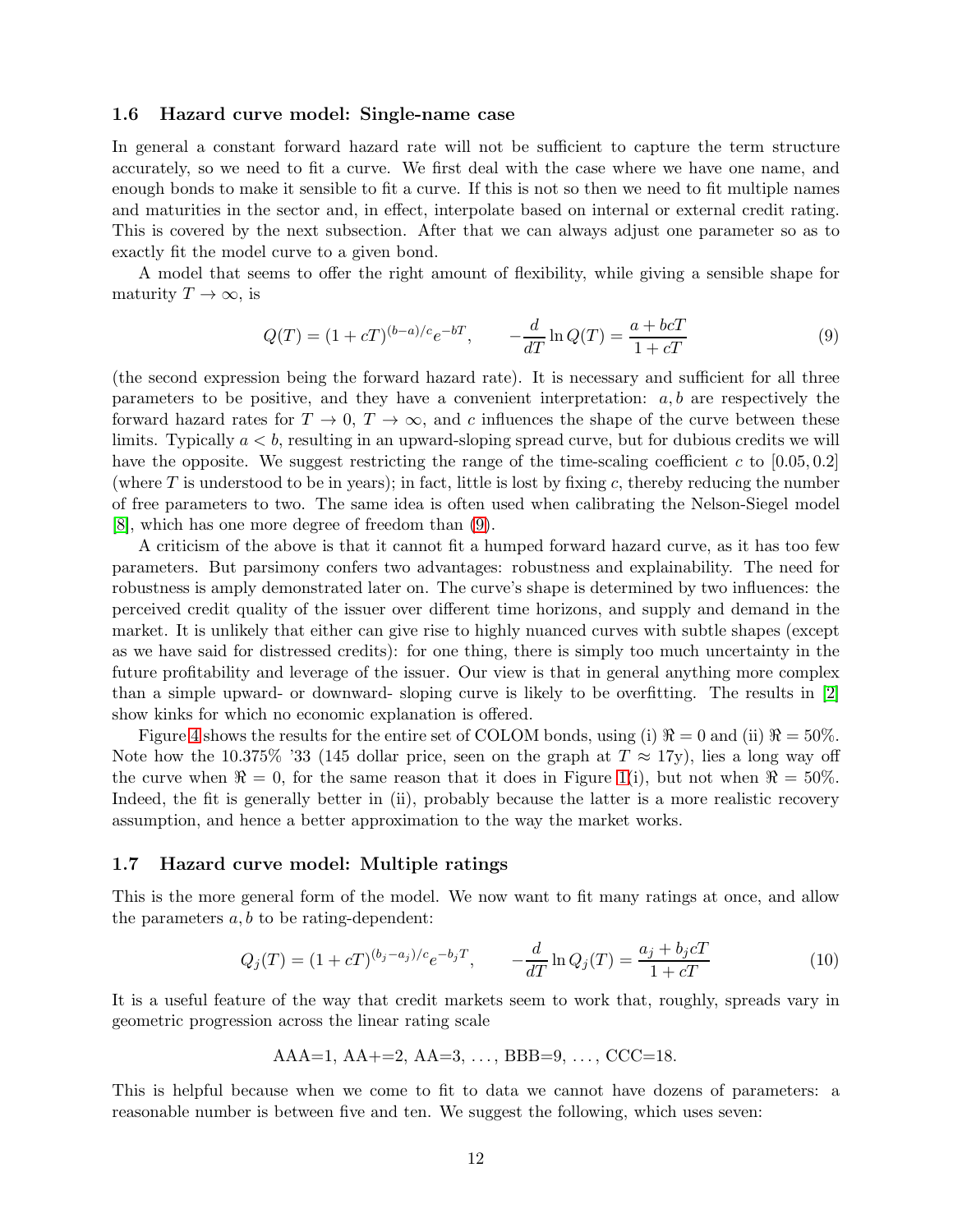- Short- and long-term forward hazard rates  $a, b$  for rating AA (=3)
- Short- and long-term forward hazard rates  $a, b$  for rating BBB (=9)
- Short- and long-term forward hazard rates  $a, b$  for rating  $B = 15$
- Shape parameter  $c$ , assumed equal across all ratings

This allows us to capture global movements of all curves up and down, steepening/flattening, and compression (i.e. high yield spreads decrease and investment grade increase) or decompression. In between these three ratings, we use logarithmic interpolation; outside, we use logarithmic extrapolation.

How much dispersion is there when we fit the curves? It is indeed naive to suppose that bonds will line up nicely with their appropriate rating curves, but is the deviation quite small, or does a plot of spread vs maturity, using different colours for different ratings, look more like a swarm of multicoloured bees emerging from a hive? Those with market experience will be more likely to take the latter view, and indeed this is close to reality. The same point was made in relation to risk-neutral calibration of credit migration models, in [\[6\]](#page-18-3). See Figure [5](#page-12-0) for the mining sector; other sectors are similar.



<span id="page-12-0"></span>Figure 5: Fitted spread curves for the mining sector, Jan'18. Bonds shown in dots using same colour scheme as rating curves. Note the dispersion around the fitted curves.

We have already suggested that the market does not always respect external ratings, as it is providing a constantly-evolving view of credit risk. Some of the dispersion that is found can simply be attributed to external ratings being very out of date. A more refined approach is to use the same rating scale for our internal ratings, and then when we are doing the fitting we use those instead. For example, in recent years PEMEX was externally rated BBB− while trading at 400+bp spread; this level, and the credit metrics, were more consistent with BB−. By using that as the rating we will typically get a better fit (lower fitting residual) and big issuers that are 'clearly misrated' will not distort the fitting procedure. The advantage of using the same rating scale is that where we are agnostic about the rating—and we cannot have an opinion on every issuer under the sun—we can simply use the external one.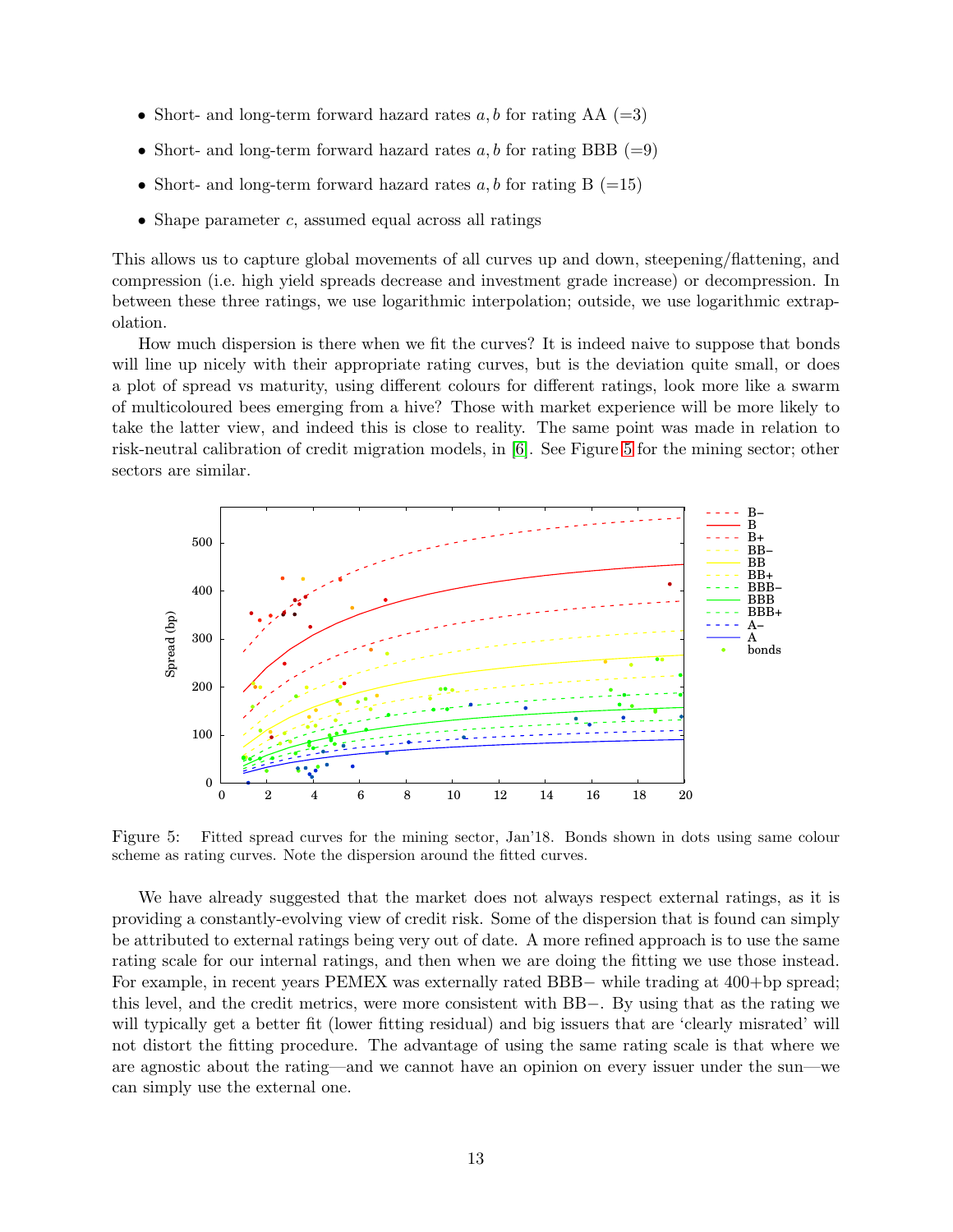#### 1.8 The need for variable recovery

We have explained why it is necessary to use a positive recovery rate rather than assuming it to be zero. However, making a simple 40% recovery assumption, in line with CDS single-name and index pricing, is not ideal either. This is because the model will be used to assess relative value. For bonds trading at a low dollar price, a 40% recovery assumption will make them appear expensive regardless of the model credit rating. To take a specific example, a 1y bond with a high marketimplied default probability of 60%, assuming  $\Re = 40\%$ , will have a price  $P \approx 64$ , but there are plenty of bonds trading lower than that. Arguably models of this sort are no longer useful once a bond becomes distressed, as all bonds will trade at or near recovery, which in turn is completely idiosyncratic, but some improvement on an artificial 40% seems desirable. One solution is to use recovery that declines with rating, and a useful construction is to make the recovery 70 –  $3r\%$ . with r the linear rating. Thereby BBB– has  $40\%$  recovery, AA has  $61\%$ , BB has  $34\%$ , B has  $25\%$ . There is a case for having sovereigns a little higher than this.

#### 1.9 Computational matters

The expressions for  $\Pi$ ,  $\Xi$  involve integrals, which we in practice approximate using the trapezium rule: in detail,

$$
\Pi(t_N) \approx \sum_{j=1}^{N} \frac{B(t_{j-1})Q(t_{j-1}) + B(t_j)Q(t_j)}{2}
$$

$$
\Xi(t_N) \approx \sum_{j=1}^{N} \frac{B(t_{j-1}) + B(t_j)}{2} (Q(t_{j-1}) - Q(t_j))
$$

$$
\widehat{r}(t_N)\Pi(t_N) \approx \sum_{j=1}^{N} (B(t_{j-1}) - B(t_j)) \frac{Q(t_{j-1}) + Q(t_j)}{2}
$$

and these approximations exactly satisfy the parity equation [\(6\)](#page-9-4).

### 1.10 Relative value, Carry, and Rolldown

We now turn to problem C as identified at the outset. Here is a subtle matter worthy of attention. Suppose a bond trades at a significant spread to its corresponding curve. We can say that this gives rise to extra carry by comparison with bonds that lie on the curve, but also that the bond offers relative value, by being 'cheap to the curve'. However, in quantifying the total return we must be careful not to double-count. An obvious way to avoid this is to say that over a period  $[0, \Delta t]$  the bond earns extra carry than a bond on the curve, but the relative value component is obtained at the *end* of the period. Loosely this means that the relative value is the spread difference multiplied by the forward duration<sup>[11](#page-13-0)</sup>, i.e. the duration as seen at time  $\Delta t$ , not as seen today: otherwise we will double-count.

We write  $c' = c - \hat{r}$  for a bond, and  $c' = c$  for a CDS, so that the formulae below apply equally to both. Reminder:  $\overline{s}$  = par-adjusted spread,  $\hat{s}$  = model par spread,  $\widetilde{s}$  = traded CDS spread.

• Credit carry is the change in value, plus accrued coupon, in the event that the spread remains unchanged. Over a period  $\Delta t$  this amounts to

<span id="page-13-1"></span>
$$
c' \Delta t + (\overline{s} - c')(\Pi(T) - \Pi(T - \Delta t)) \tag{11}
$$

<span id="page-13-0"></span><sup>&</sup>lt;sup>11</sup>Ambiguous as the forward RPV01 is commonly understood to mean  $\Pi(T) - \Pi(\Delta t)$ , whereas we mean  $\Pi(T - \Delta t)$ here.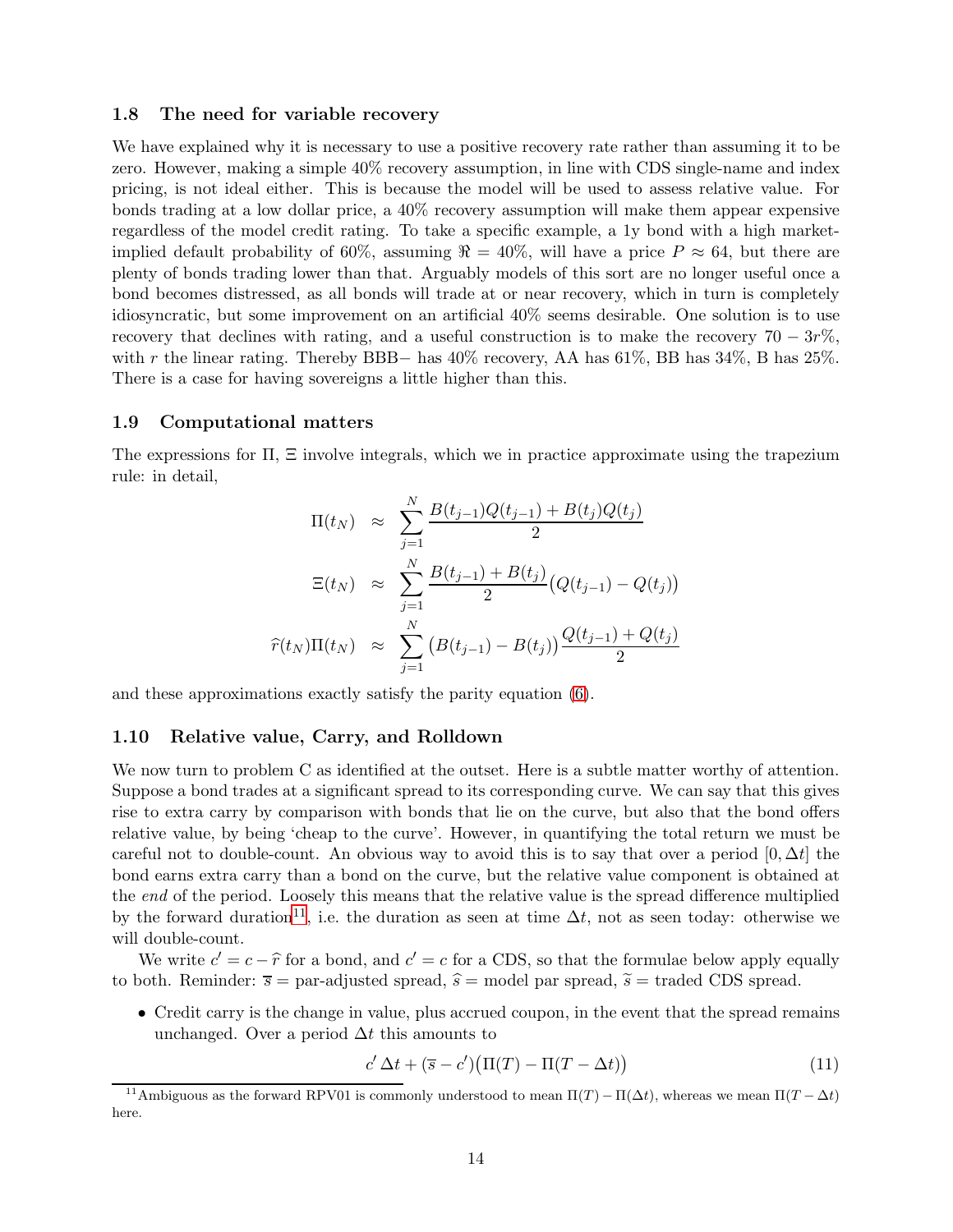and the last term is the pull-to-par. Hence the carry is not simply  $\overline{s} \Delta t$ . We said earlier that this calculation, despite being superficially trivial, requires a model curve, and now the reason becomes clear: we need  $\Pi(T)$ .

• Rolldown is the effect of the spread changing from rolling down the model curve. This is the spread change multiplied by the RPV01 on the future date, assuming that all curves are unchanged:

<span id="page-14-3"></span>
$$
(\widehat{s}(T) - \widehat{s}(T - \Delta t))\Pi(T - \Delta t). \tag{12}
$$

• RV is the effect of moving towards the model curve at the *end* of the time period, and so is

<span id="page-14-4"></span>
$$
(\overline{s} - \widehat{s}(T))\Pi(T - \Delta t). \tag{13}
$$

The expression uses  $\hat{s}(T)$  not  $\hat{s}(T - \Delta t)$ , as the latter would incorrectly double-count the rolldown effect.

• Total return is the sum of all three and hence is

<span id="page-14-2"></span>
$$
c'\Delta t + (\overline{s} - c')\Pi(T) - (\widehat{s}(T - \Delta t) - c')\Pi(T - \Delta t). \tag{14}
$$

Notice that there is a delicate cancellation of terms en route when the components are added, giving this neat result.

In fact, the end result can be derived in a different way, at least for CDS, which makes it clear that it is correct. Consider the PL arising from selling protection (today) when the traded spread is  $\tilde{s}_0$  and unwinding it later when it is  $\tilde{s}_1$ . As usual the coupon is c. This is<sup>[12](#page-14-0)</sup>

<span id="page-14-1"></span>
$$
c' \Delta t + (\widetilde{s}_0 - c)\widetilde{\Pi}(T) - (\widetilde{s}_1 - c)\widetilde{\Pi}(T - \Delta t). \tag{15}
$$

Earlier we showed that the par spread  $\overline{s}$  is related to the traded spread  $\widetilde{s}$  by  $(\overline{s} - c)\Pi = (\widetilde{s} - c)\Pi$ . So [\(15\)](#page-14-1) corresponds exactly to [\(14\)](#page-14-2), the idea being that the par spread is  $\bar{s}$  today and moves to the value on the model curve, which is  $\hat{s}(T - \Delta t)$ , over the period [0,  $\Delta t$ ].

There is a different way of doing it, giving the same total total return as before, but subdividing differently:

• Carry differs by using the model spread  $\hat{s} = \hat{s}(T)$ :

$$
c' \Delta t + (\hat{s} - c') (\Pi(T) - \Pi(T - \Delta t)) \tag{11a}
$$

- Rolldown is the same as above,  $(12)$ .
- RV is the effect of moving towards the model curve at the *beginning* of the time period, and so is

<span id="page-14-6"></span><span id="page-14-5"></span>
$$
(\overline{s} - \widehat{s}(T))\Pi(T). \tag{13a}
$$

It is e[a](#page-14-5)sily seen that the sum of  $(11a,12,13a)$  $(11a,12,13a)$  $(11a,12,13a)$  $(11a,12,13a)$  is the same as that of  $(11,12,13)$  $(11,12,13)$  $(11,12,13)$ , i.e.  $(14)$ .

We have talked about total return, rather than expected return. This is because the above development has assumed that the curve remains unchanged and the bond spread moves towards it over the time  $[0, \delta T]$ . A theory of expected return must capture more than this, as there are other considerations:

<span id="page-14-0"></span> $^{12}$ Recall that  $\widetilde{\Pi}$  is the ISDA 'flat-hazard-curve' RPV01.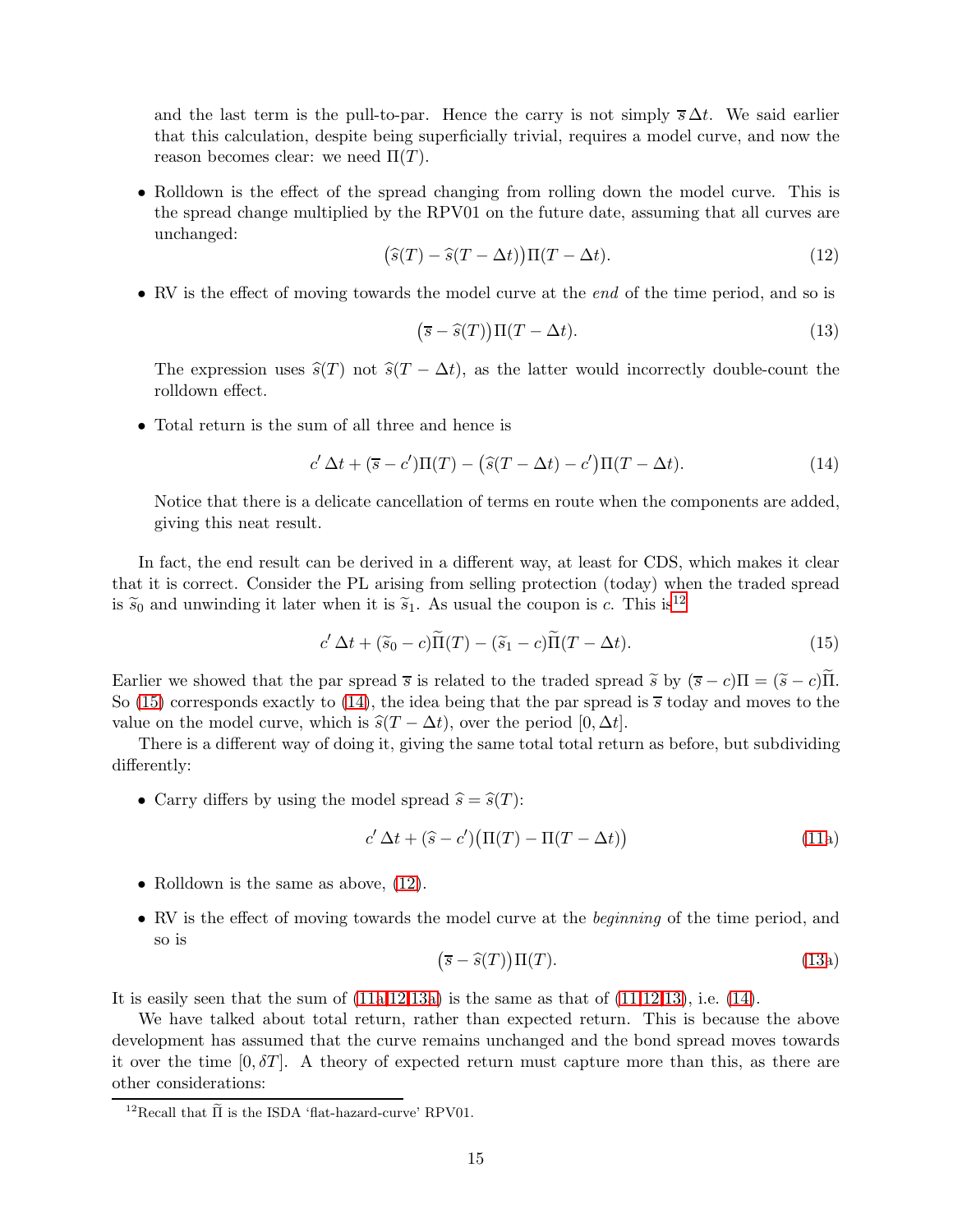- The bond may default or credit migration may occur to a different rating state. But as we have curves for each rating, this is easily captured by summing over all rating transitions, with transition probabilities taken from the appropriate row of the chosen transition matrix, for which see [\[6\]](#page-18-3). It is a reasonable way of thinking about the probability of large and sudden price changes.
- Even if no transition occurs, the bond may not converge all the way to the curve off which we think it should trade. This can be captured by multiplying the RV component by a number between 0 and 1. But if this is done the two total return calculations given above, i.e. [\(11](#page-13-1)[a](#page-14-5)[,12](#page-14-3)[,13](#page-14-4)[a\)](#page-14-6) vs [\(11](#page-13-1)[,12](#page-14-3)[,13\)](#page-14-4), will no longer be the same.
- Curve dynamics. This will be pursued in further work.

# 1.11 Extension to EM bonds

An effect which has prevailed in markets for many years has been that EM issuers of the same rating tend to trade wider than DM ones (at the same maturity point). The wider the sovereign spread, the more pronounced is the difference. Arguably, if the bond rating incorporates the sovereign, indutrsy-specific and issuer-specific features, this effect should not occur, but it still does. One way of analysing it is to incorporate it into the multi-curve fitting method in a rather obvious way, altering eq.[\(8\)](#page-9-5) to

$$
\Delta P_j/100 = (1 - P_j/100 + c_j - \hat{r}_{j,\ell(j)}(T_j) - s_{\ell(j)}(T_j) - \alpha s_j^{\text{sov}}(T_j))\Pi_{\ell(j)}(T_j); \tag{16}
$$

where  $s^{\rm so}(T)$  is the par CDS spread of the sovereign at the associated maturity point and the subscript j indexes the bond and  $_{\ell(j)}$  its corresponding curve. The coefficient  $\alpha$  must be constrained to lie between 0 and 1, and typically one finds, on fitting the curves and  $\alpha$ , that  $\alpha$  is a little below 0.5 on average. A refinement is to notice that highly-rated EM bonds have less connection to the sovereign spread than lower-rated ones, and this effect is easily incorporated into the model.

There is a distinction between this and the work presented in [\[7\]](#page-18-0), which attempts a more fundamental approach based on treating the EM bond as a modified first-to-default basket of a standalone issuer and its sovereign. There, the inputs to the model are the standalone rating (as determined by fundamental analysis) and the sovereign spread; here they are the combined rating (which is the external rating) and sovereign spread.

#### 1.12 Examples and discussion

Our original questions A,B can now be answered and we show sample results by means of figures.

First, Q. A1/2/3: how has a particular curve changed over time? Figure [6\(](#page-16-0)i) shows, for EM banks, the 5y and 10y points on the A rated curve over time, and hence the level and steepness, while (ii) shows the 5y point for different ratings. As a second example, Figure [7](#page-16-1) shows the mining sector. Notice how the curve flattened during the 2016 commodities crisis.

Next, Q. B1: how rich or cheap is a bond to its curve? Figure [8](#page-17-0) shows the RV for BSANCI '22 (a Chilean bank) over a period of a few years. Notice after some initial volatility, when spreads were higher, how the relative value settles down to quite a tight range about zero, as might reasonably be expected.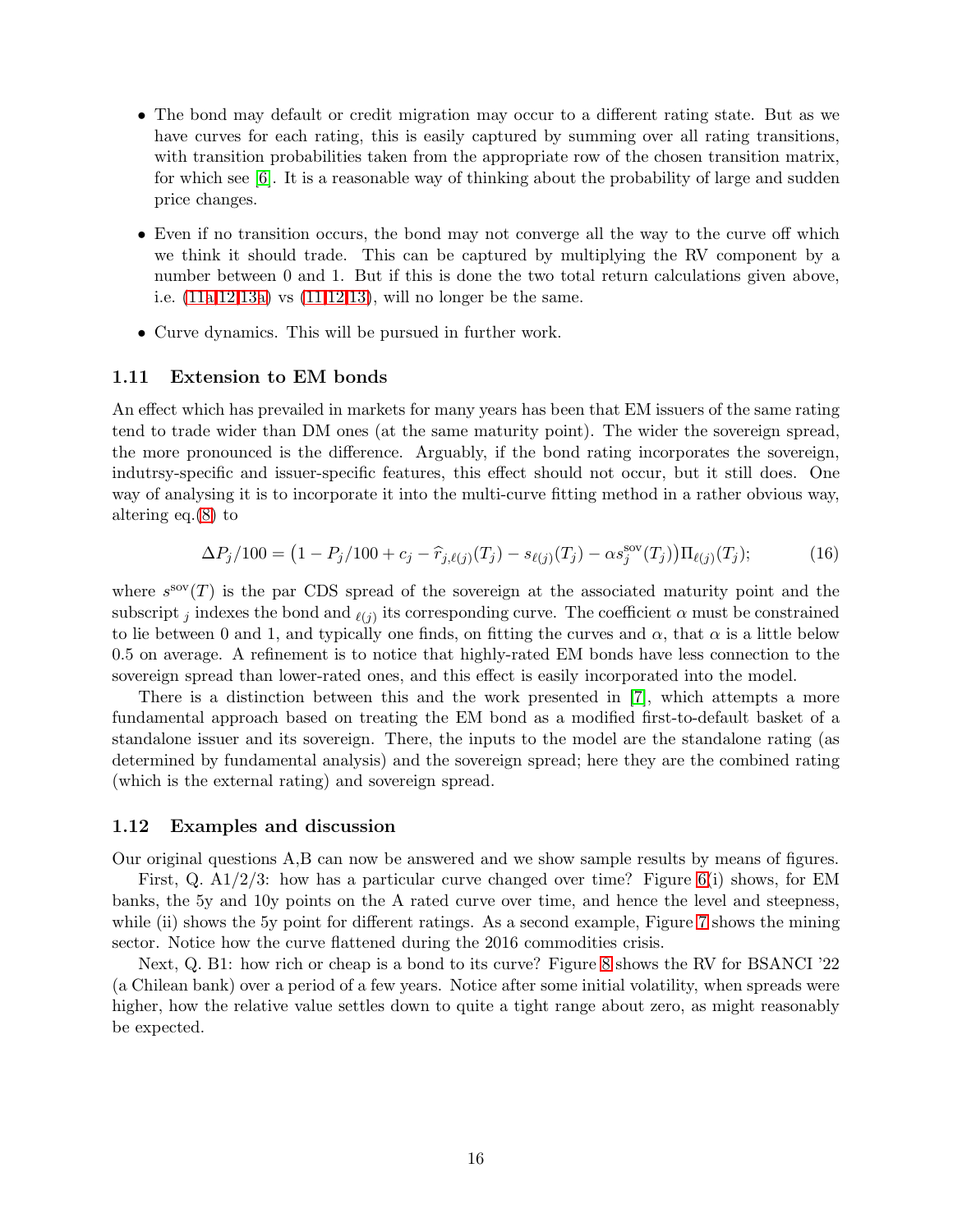

<span id="page-16-0"></span>Figure 6: EM banks curve (adjusted by sovereign), 2015–2018. (i) Different points on A curve. (ii) 5y points on different curves.



<span id="page-16-1"></span>Figure 7: Mining curve, 2015–2018. (i) Different points on A curve. (ii) 5y points on different curves.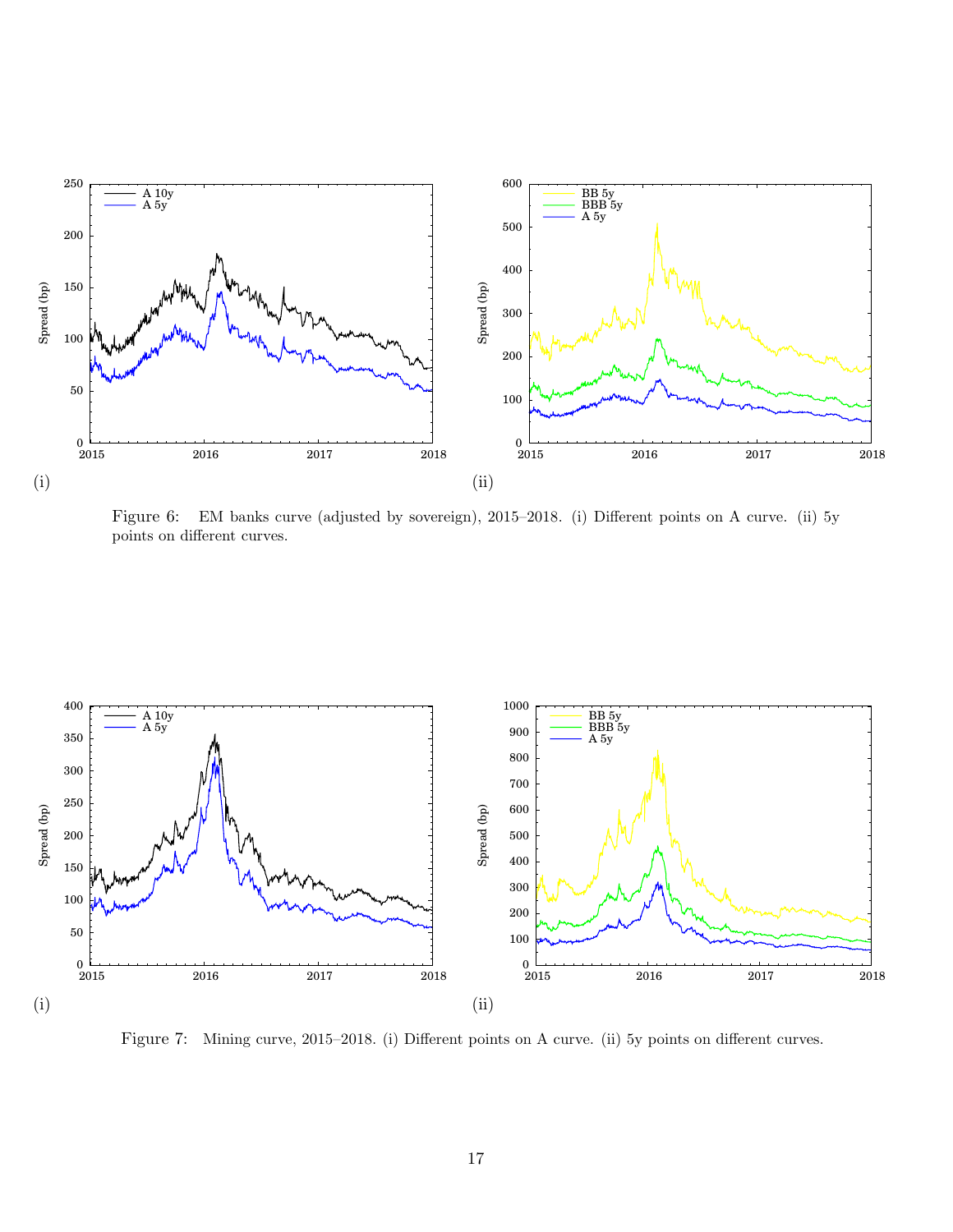

<span id="page-17-0"></span>Figure 8: BSANCI '22 relative value (+ means cheap) to the A+ banks curve, over a period of a few years.